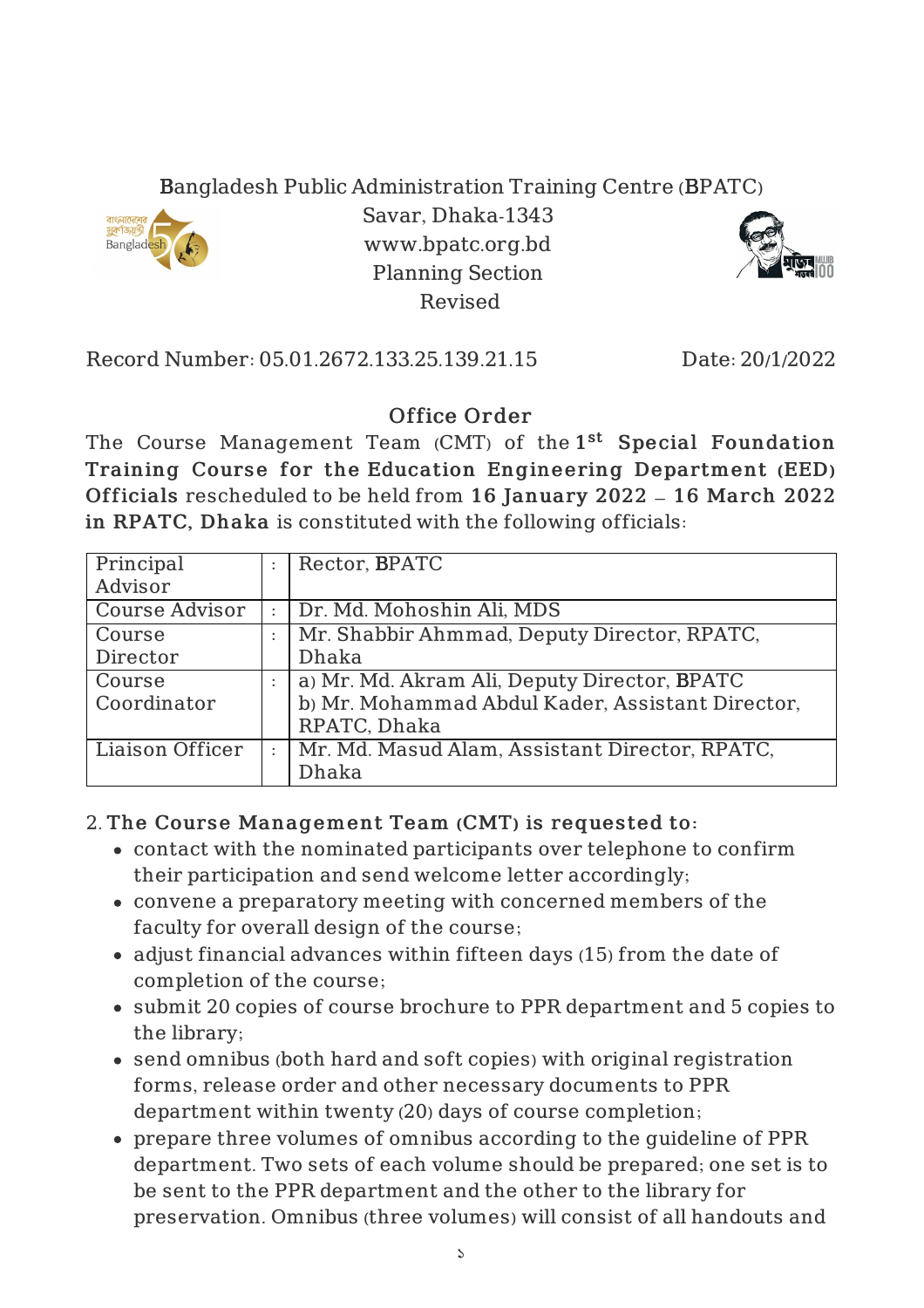be arranged module-wise and must bear page number and there will be an index in it. Course name, duration and course management team are to be mentioned in a separate top-page;

- moreover, a profile of guest speakers is to be added in a separate page;
- send pen picture of the participants of the course to the Evaluation department within seven (7) working days of completion of the course;
- send a list of the participants to the Education Engineering Department and PPR department of BPATC at the first day of the course;
- send a copy of the release order to PPR department of BPATC on the closing day of the course;
- send soft copy of relevant papers to the programmer and MIS to publish on the BPATC's website;
- send a Completion Report (CR) of the course within 7 (Seven) working days after the course ends.

3. All courses of the Centre should run as per standard norms. Course Management Team (CMT) is expected not to deviate from the existing norms without prior approval of the Rector. If necessary, any deviation proposal may be discussed in the faculty meeting.

4. The order is issued with the approval of the competent authority.

20-01-2022

Alina Aktar Deputy Director (PPR) Fax: 02224445029 Email: ppr.bpatc@gmail.com

Record Number:

Date: 20/1/2022

05.01.2672.133.25.139.21.15/1(95)

Copy for Kind Information and Necessary Action,

1) All Members (CMT), '1st Special Foundation Training Course for the Education Engineering Department (EED) Officials', BPATC, Savar, Dhaka/RPATC, Dhaka

2) Faculty (All), BPATC, Savar, Dhaka.

3) Deputy Director, RPATC, Dhaka

4) P. S. to Rector, BPATC, Savar, Dhaka (for kind information of the Rector)

5) Mr. Md. Masud Alam, Assistant Director, RPATC, Dhaka